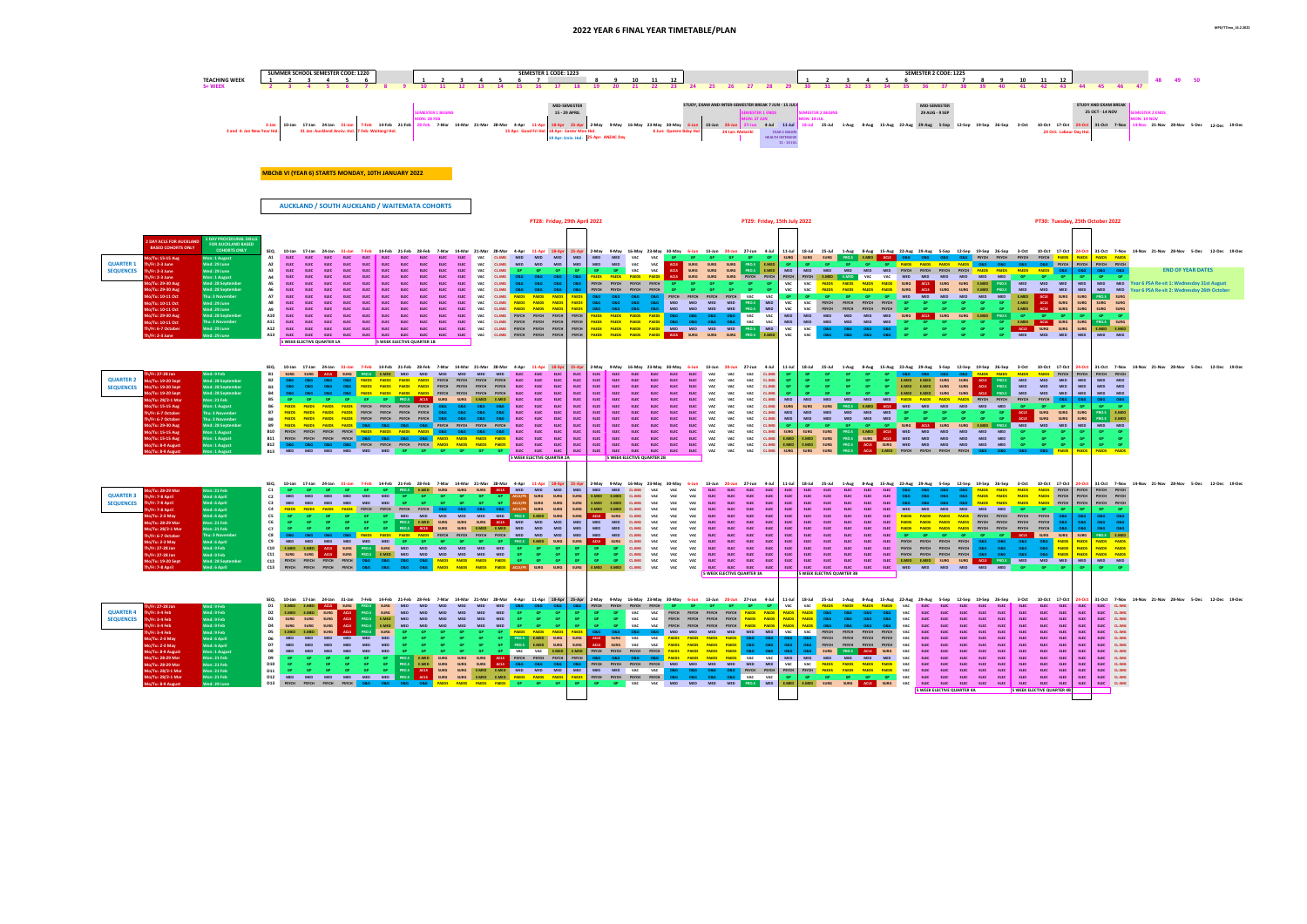|  | PT30: Tuesday, 25th October 2022 |  |  |  |
|--|----------------------------------|--|--|--|
|--|----------------------------------|--|--|--|

|                            | <b>WAIKATO COHORT</b>                                                                                                                                                                                                                                                                                                                                                                                                                  | PT28: Friday, 29th April 2022                                                                                                                                                                                                                                                                                                                                                                                                                                                                                                                                                                                                                                                                                                                                                                                                                                                                                                                                                                                                                                                                                                                                                                                                                                                                                                                                                                                                                                                        | PT29: Friday, 15th July 2022                                                                                                                                                                                                                                                                                                                                                                                                                                                                                                                                                                                                                                                                                                                                                                                                                                                                                                                                                                                                                                                                                                                                                                                     | PT30: Tuesday, 25th October 2022                                                                                                                                                                                                                                                                                                                                                                                                                                                                                                                                                                                                                                                                                                                                                                                                                                                                                                                                                                                                                                                                                                                                                                                                                                                                                                                                                                                                                                                                                                                                                 |
|----------------------------|----------------------------------------------------------------------------------------------------------------------------------------------------------------------------------------------------------------------------------------------------------------------------------------------------------------------------------------------------------------------------------------------------------------------------------------|--------------------------------------------------------------------------------------------------------------------------------------------------------------------------------------------------------------------------------------------------------------------------------------------------------------------------------------------------------------------------------------------------------------------------------------------------------------------------------------------------------------------------------------------------------------------------------------------------------------------------------------------------------------------------------------------------------------------------------------------------------------------------------------------------------------------------------------------------------------------------------------------------------------------------------------------------------------------------------------------------------------------------------------------------------------------------------------------------------------------------------------------------------------------------------------------------------------------------------------------------------------------------------------------------------------------------------------------------------------------------------------------------------------------------------------------------------------------------------------|------------------------------------------------------------------------------------------------------------------------------------------------------------------------------------------------------------------------------------------------------------------------------------------------------------------------------------------------------------------------------------------------------------------------------------------------------------------------------------------------------------------------------------------------------------------------------------------------------------------------------------------------------------------------------------------------------------------------------------------------------------------------------------------------------------------------------------------------------------------------------------------------------------------------------------------------------------------------------------------------------------------------------------------------------------------------------------------------------------------------------------------------------------------------------------------------------------------|----------------------------------------------------------------------------------------------------------------------------------------------------------------------------------------------------------------------------------------------------------------------------------------------------------------------------------------------------------------------------------------------------------------------------------------------------------------------------------------------------------------------------------------------------------------------------------------------------------------------------------------------------------------------------------------------------------------------------------------------------------------------------------------------------------------------------------------------------------------------------------------------------------------------------------------------------------------------------------------------------------------------------------------------------------------------------------------------------------------------------------------------------------------------------------------------------------------------------------------------------------------------------------------------------------------------------------------------------------------------------------------------------------------------------------------------------------------------------------------------------------------------------------------------------------------------------------|
|                            |                                                                                                                                                                                                                                                                                                                                                                                                                                        | 17-Jan 24-Jan 31-Jan 7-Feb 14-Feb 21-Feb 28-Feb 7-Mar 14-Mar 21-Mar 28-Mar 4-Apr 11-Apr 18-Apr 25-Apr 2-May 9-May 18-May 23-May 30-May 6-Jun 13-Jun 20-Jun 27-Jun 4-Jul 11-Jul<br>CL.IMG MED MED MED<br>$E = 50$                                                                                                                                                                                                                                                                                                                                                                                                                                                                                                                                                                                                                                                                                                                                                                                                                                                                                                                                                                                                                                                                                                                                                                                                                                                                     | MED MED MED VAC VAC GP GP GP GP GP GP<br><b>SURG</b>                                                                                                                                                                                                                                                                                                                                                                                                                                                                                                                                                                                                                                                                                                                                                                                                                                                                                                                                                                                                                                                                                                                                                             | 18-Jul 25-Jul 1-Aug 8-Aug 15-Aug 22-Aug 29-Aug 5-Sep 12-Sep 19-Sep 26-Sep 3-Oct 10-Oct 17-Oct 24-Oct 31-Oct 7-Nov 14-Nov 21-Nov 28-Nov 5-Dec 12-Dec 19-De<br>SURG SURG SURG E.MED E.MED O&G O&G O&G O&G PSYCH PSYCH PSYCH PSYCH PAEDS<br><b>PAEDS</b> PAEDS<br><b>DAEDS</b>                                                                                                                                                                                                                                                                                                                                                                                                                                                                                                                                                                                                                                                                                                                                                                                                                                                                                                                                                                                                                                                                                                                                                                                                                                                                                                      |
| <b>OUARTER 1 SEQUENCES</b> | A2<br>A3<br>E150<br><b>FLEC</b><br><b>FLEC</b><br>AA<br>FLFC.<br><b>ELEC</b><br><b>FLFC</b><br><b>FIEC</b><br><b>CORP.</b><br><b>FLEC</b><br><b>FIRE</b><br><b>ELEC</b><br>FLFC.<br>FIFC.<br>$F = F = F$<br>FLFC.<br>FIFC.<br>- FLEC 1<br>AQ<br><b>FLEC</b><br>FIFC.<br>A10<br><b>CORP.</b><br><b>FIRE</b><br><b>FIRE</b><br>FLFC.<br>A11<br><b>ELEC</b><br>$F = F$<br><b>FIRE</b><br><b>FLFC</b><br><b>5 WEEK ELECTIVE QUARTER 1A</b> | MED MED<br><b>MED</b><br>MED<br>ELEC<br>ELEC<br>VAC<br>CL.IMG<br>MED<br><b>MED</b><br>VAC<br>FLFC.<br>VAC<br>GP GP VAC<br>ELEC<br><b>FIEC</b><br>ELEC<br><b>ELEC</b><br><b>CLJMG</b><br>GP GP GP<br>$-GP$<br>0&G<br>FLFC.<br>FLFC.<br>FLFC.<br><b>ELEC</b><br>VAC<br><b>CL.IMG</b><br>0.86<br><b>O&amp;G</b><br>O & G<br>FLFC.<br>$F = 500$<br>$F = F \cdot F$<br>ELEC VAC CLIMG<br>0&G 0&G 0&G<br>$\circ$ &G $\overline{\phantom{a}}$<br><b>CLEC</b><br>$F = F \times C$<br><b>ELEC ELEC ELEC</b><br>C1, BAG<br><b>FLEC</b><br>FLFC VAC<br>0&G 0&G 0&G<br><b>O&amp;G</b><br>ELEC ELEC ELEC ELEC ELEC VAC CL.IMG PAEDS PAEDS PAEDS<br><b>PAEDS</b><br><b>PAEDS</b><br>ELEC ELEC ELEC ELEC ELEC VAC CL.IMG<br><b>PAEDS PAEDS PAEDS</b><br>08G 08G 08G 08G<br>0&G 0&G 0&G 0&G MED<br>ELEC ELEC ELEC ELEC ELEC ELEC ELEC VAC CLIMG PSYCH PSYCH PSYCH PSYCH<br>PSYCH<br><b>SWEEK ELECTIVE QUARTER 1B</b>                                                                                                                                                                                                                                                                                                                                                                                                                                                                                                                                                                                 | <b>VAC</b><br>SURG SURG SURG SURG E.MED E.MED<br>GP <sub>1</sub><br>GP <sub>1</sub><br>GP <sub>1</sub><br><b>VAC</b><br>SURG SURG SURG SURG E.MED E.MED MED<br><b>MED</b><br><b>MED</b><br>PAEDS PAEDS PAEDS PAEDS SURG SURG SURG SURG PSYCH PSYCH PSYCH<br>PSYCH PSYCH PSYCH PSYCH GP GP GP GP GP GP<br>VAC<br>PSYCH PSYCH PSYCH PSYCH GP GP GP GP GP GP VAC<br>VAC<br>O&G O&G O&G O&G PSYCH PSYCH PSYCH PSYCH VAC VAC<br>$-$ GP $-$<br>GP <sub>1</sub><br>GP.<br>MED MED MED MED MED MED<br><b>VAC</b><br><b>VAC</b><br><b>PSYCH</b><br><b>PSYCH</b><br>MED MED MED MED<br>VAC<br>VAC  <br>MED<br><b>PSYCH</b><br>PSYCH<br>MED<br>MED<br>PAEDS PAEDS PAEDS PAEDS O&G O&G O&G O&G VAC VAC<br><b>MED</b><br><b>MED</b><br>PAEDS PAEDS PAEDS PAEDS O&G O&G O&G O&G VAC VAC<br>MED<br>MED MED<br>MED MED MED GP<br><b>PAEDS PAEDS PAEDS PAEDS</b> MED MED MED MED MED MED<br><b>VAC</b><br>VAC  <br><b>O&amp;G</b><br><b>O&amp;G</b><br>08G<br>PAEDS PAEDS PAEDS PAEDS SURG SURG SURG SURG E.MED E.MED<br>VAC<br><b>VAC</b><br>08G 08G 08G 08G GP                                                                                                                                                                  | O&G PSYCH<br>PSYCH PSYCH PSYCH<br>GP GP GP <mark>PAEDS PAEDS PAEDS PAEDS O&amp;G O&amp;G O&amp;G</mark><br>MED MED MED PSYCH PSYCH PSYCH PSYCH PSYCH PAEDS PAEDS PAEDS PAEDS O&G<br><b>O&amp;G O&amp;G</b><br>PSYCH E.MED E.MED VAC VAC MED MED MED MED MED MED<br>$\overline{\mathsf{GP}}$<br>$\overline{G}$ and $\overline{G}$ $\overline{P}$ and $\overline{G}$<br>$-$ GP $-$<br>VAC PAEDS PAEDS PAEDS PAEDS SURG SURG SURG SURG E.MED E.MED MED MED MED<br>MED<br>MED MED<br>PAEDS PAEDS PAEDS PAEDS SURG SURG SURG SURG E.MED E.MED MED MED MED MED<br>MED<br>MED MED<br>GP MED MED MED MED MED MED MED E.MED E.MED SURG<br>SURG<br>SURG SURG<br><b>PSYCH PSYCH GP</b><br><b>E.MED E.MED SURG</b><br><b>SURG</b><br>SURG SURG<br>PSYCH PSYCH GP GP<br>$\overline{\mathsf{GP}}$<br>$\overline{G}$<br>GP E.MED E.MED SURG<br><b>SURG</b><br>SURG SURG<br><b>GP</b><br>MED MED SURG SURG SURG SURG E.MED E.MED<br>$GB =$<br><b>CO</b><br><b>EMED EMED SURG</b><br><b>SURG</b><br>SURG SURG<br>GP .<br>O&G GP<br><b>GP GP GP</b><br><b>COLLEGE</b><br><b>GP</b><br>SURG SURG SURG<br><b>SURG</b><br>E.MED E.MED<br>GP MED MED MED<br>$G = G \bullet$<br><b>GP</b><br><b>MFD</b><br>MFD MFD                                                                                                                                                                                                                                                                                                                                                                                      |
| <b>QUARTER 2 SEQUENCES</b> | SURG SURG E.MED E.MED MED<br><b>R1</b><br><b>B2</b><br><b>B3</b><br>0.86<br><b>B4</b><br>086 086<br>GP GP<br>GP.<br><b>B11</b><br><b>R12</b>                                                                                                                                                                                                                                                                                           | SEQ, 10-Jan 17-Jan 24-Jan 31-Jan 7-Feb 14-Feb 21-Feb 28-Feb 7-Mar 14-Mar 21-Mar 28-Mar 4-Apr 11-Apr 18-Apr 25-Apr 2-May 9-May 16-May 23-May 30-May 6-Jun 13-Jun 20-Jun 27-Jun 4-Jul 11-Jul<br>MED MED MED MED ELEC ELEC ELEC<br>ELEC<br>ELEC ELEC<br>MED<br><b>PAEDS PAEDS PAEDS PAEDS</b> PSYCH PSYCH PSYCH PSYCH ELEC ELEC ELEC<br>ELEC<br>ELEC<br>ELEC<br><b>ELEC</b><br>O&G O&G O&G PAEDS PAEDS PAEDS PAEDS PSYCH PSYCH PSYCH PSYCH ELEC ELEC ELEC<br>ELEC <sub>1</sub><br>ELEC <sub>1</sub><br>ELEC<br><b>ELEC</b><br>PAEDS PAEDS PAEDS PAEDS PSYCH PSYCH PSYCH PSYCH ELEC ELEC ELEC<br>ELEC<br>ELEC<br>ELEC<br><b>ELEC</b><br>${\tt ELEC}$<br>GP SURG SURG SURG SURG E.MED E.MED ELEC ELEC ELEC<br>ELEC<br>ELEC<br><b>ELEC</b><br>ELEC <sub>1</sub><br>PAEDS PAEDS PAEDS PAEDS PSYCH PSYCH PSYCH PSYCH O&G O&G O&G O&G ELEC ELEC ELEC<br>PAEDS PAEDS PAEDS PAEDS PSYCH PSYCH PSYCH PSYCH 08G 08G 08G 08G ELEC ELEC ELEC ELEC<br><b>PAEDS PAEDS PAEDS PAEDS</b> PSYCH PSYCH PSYCH PSYCH O&G O&G O&G O&G ELEC ELEC ELEC ELEC<br>PAEDS PAEDS PAEDS PAEDS O&G O&G O&G O&G PSYCH PSYCH PSYCH PSYCH ELEC ELEC ELEC ELEC<br>B10 PSYCH PSYCH PSYCH PSYCH PAEDS PAEDS PAEDS PAEDS 0&G 0&G 0&G 0&G ELEC ELEC ELEC ELEC<br>PSYCH PSYCH PSYCH PSYCH O&G O&G O&G O&G PAEDS PAEDS PAEDS PAEDS ELEC ELEC ELEC ELEC<br>08G 08G 08G 08G PSYCH PSYCH PSYCH PSYCH PAEDS PAEDS PAEDS PAEDS ELEC ELEC ELEC<br>ELEC <sub>1</sub><br><b>5 WEEK ELECTIVE OLIARTER 24</b><br>5 WEEK ELECTIVE QUARTER 2B | ELEC ELEC ELEC ELEC VAC VAC VAC CL.IMG<br>GP .<br>ELEC ELEC ELEC VAC VAC VAC CLIMG<br><b>GP</b><br>GP.<br>ELEC<br>ELEC ELEC VAC VAC VAC CLIMG<br><b>GP</b><br>GP .<br>$-GP$<br>GP.<br>ELEC<br>ELEC ELEC VAC VAC VAC CLIMG<br>GP .<br>GP <sub>1</sub><br>GP.<br>ELEC ELEC ELEC VAC VAC VAC CLIMG<br>MED<br><b>MED</b><br><b>MED</b><br><b>MED</b><br><b>MED</b><br>ELEC ELEC ELEC ELEC ELEC ELEC VAC VAC VAC CL.IMG<br>SURG SURG<br><b>SURG</b><br>ELEC ELEC ELEC ELEC ELEC ELEC VAC VAC VAC CLIMG<br>MED<br>MED MED<br><b>MFD</b><br>MED MED<br>ELEC ELEC ELEC ELEC ELEC ELEC VAC VAC VAC CL.IMG MED<br>MED<br><b>MED</b><br><b>MFD</b><br>ELEC ELEC ELEC ELEC ELEC ELEC VAC VAC VAC CL.IMG<br>$-$ GP $-$<br>ELEC ELEC ELEC ELEC ELEC ELEC VAC VAC VAC CL.IMG<br><b>SURG</b><br>ELEC ELEC ELEC ELEC ELEC ELEC VAC VAC VAC CLIMG<br>F.MFD<br>ELEC ELEC ELEC ELEC ELEC ELEC VAC VAC VAC CLIMG<br>E.MED<br><b>SURG</b>                                                                                                                                                                                                                                                                                              | 18-Jul 25-Jul 1-Aug 8-Aug 15-Aug 22-Aug 29-Aug 5-Sep 12-Sep 19-Sep 26-Sep 3-Oct 10-Oct 17-Oct 24-Oct 31-Oct 7-Nov 14-Nov 21-Nov 28-Nov 5-Dec 12-Dec 19-Dec<br>GP 0&G 0&G 0&G 0&G <mark>paeds paeds paeds paeds paeds</mark> psych<br>PSYCH PSYCH<br>PSYCH<br>SURG SURG SURG SURG MED MED MED<br><b>EMED EMED</b><br>MFD<br>MED MED<br>GP GP E.MED E.MED SURG SURG SURG SURG MED MED MED<br><b>MED</b><br>MED MED<br>GP E.MED E.MED SURG SURG SURG SURG MED MED MED<br><b>MED</b><br>MED MED<br>MED PAEDS PAEDS PAEDS PAEDS PSYCH PSYCH PSYCH PSYCH PSYCH<br><b>O&amp;G</b><br>SURG E.MED E.MED MED MED MED MED MED MED GP GP GP<br><b>SURG</b><br><b>SURG</b><br><b>F.MED F.MED</b><br>GP <sub>1</sub><br><b>GP</b><br><b>GP</b><br>GP <sub>1</sub><br>GP <sub>1</sub><br>GP<br>SURG SURG<br>MED MED GP GP GP GP GP<br>SURG SURG SURG<br>SURG  <br><b>F.MED F.MED</b><br>gp gp gp gp gp surg surg surg surg e.med e.med med med med<br>MED<br><b>MED</b><br>MED MED<br>SURG SURG SURG E.MED E.MED MED MED MED MED MED MED<br>GPP<br><b>COLL</b><br>GP.<br><b>E.MED SURG SURG SURG SURG MED MED MED MED MED MED</b><br>GP.<br><b>CD</b><br>GP GP<br>E.MED SURG SURG SURG SURG MED MED MED MED MED MED MED<br>$\overline{GP}$<br>SURG SURG SURG E.MED E.MED PSYCH PSYCH PSYCH PSYCH O&G O&G O&G O&G PAEDS<br><b>PAFDS PAFDS</b>                                                                                                                                                                                                                                                    |
| <b>QUARTER 3 SEQUENCES</b> | C1<br>C <sub>2</sub><br><b>MFD</b><br>C3<br>MED<br>MED<br><b>MED</b><br>C4<br>GP <sub>1</sub><br>C6<br><b>COL</b><br>C7<br>0.86<br>0.86<br>C9<br>MED MED MED MED MED MED <mark>i</mark><br>C10 E.MED E.MED SURG SURG SURG SURG MED MED MED MED<br>C11<br><b>SHIPS</b><br>C12 PSYCH PSYCH PSYCH PSYCH<br>C13 PSYCH PSYCH PSYCH PSYCH                                                                                                    | GP GP GP GP E.MED E.MED SURG SURG SURG<br>SURG MED MED MED<br>MED<br>SURG SURG SURG<br><b>MED</b><br>GP<br>GP.<br>GP.<br>GP <sub>1</sub><br>GP <sub>1</sub><br>MED MED<br><b>GP GP SURG SURG SURG</b><br>SURG  <br>PAEDS PAEDS PAEDS PSYCH PSYCH PSYCH PSYCH O&G O&G O&G O&G SURG SURG SURG<br>SURG<br><b>GP</b> MED<br>MED MED MED E.MED E.MED SURG<br>MED MED<br>MED<br>GP E.MED E.MED SURG SURG SURG SURG MED MED MED I<br>GP SURG SURG SURG SURG E.MED E.MED MED MED MED<br><b>MED</b><br>O&G O&G PAEDS PAEDS PAEDS PAEDS PSEDS PSYCH PSYCH PSYCH PSYCH MED MED MED<br><b>MED</b><br><b>SURG</b><br>GP GP GP GP GP GP GP E.MED E.MED SURG<br>$\frac{\textsf{GP}}{\textsf{GP}}$<br>MED MED<br>GP <sub>1</sub><br>GP GP<br>SURG SURG SURG E.MED E.MED MED MED MED MED MED MED GP GP GP<br>GP .<br>08G 08G 08G <mark>paeds paeds paeds paeds</mark> gp gp gp<br><b>GD</b><br><b>SURG</b><br>0&G 0&G 0&G 0&G PAEDS PAEDS PAEDS PAEDS SURG SURG SURG                                                                                                                                                                                                                                                                                                                                                                                                                                                                                                                                  | MED MED CLIMG VAC VAC VAC ELEC ELEC ELEC ELEC<br>ELEC ELEC<br>ELEC<br><b>ELEC</b><br><b>ELEC</b><br>SURG EMED EMED CLIMG VAC VAC VAC ELEC ELEC ELEC ELEC<br>ELEC ELEC<br>ELEC<br><b>ELEC</b><br>ELEC<br>ELEC<br>SURG E.MED E.MED CL.IMG VAC VAC VAC ELEC ELEC ELEC ELEC<br>ELEC ELEC<br>ELEC <sub>1</sub><br><b>ELEC</b><br><b>ELEC</b><br>E.MED E.MED CL.IMG VAC VAC VAC ELEC ELEC ELEC ELEC<br><b>ELEC</b><br>ELEC ELEC<br>ELEC<br><b>ELEC</b><br>SURG SURG CLIMG VAC VAC VAC ELEC ELEC ELEC ELEC<br>ELEC<br>ELEC ELEC<br><b>ELEC</b><br><b>ELEC</b><br><b>ELEC</b><br>MED MED CLIMG VAC VAC VAC ELEC ELEC ELEC ELEC<br><b>ELEC</b><br>ELEC ELEC<br><b>ELEC</b><br>$F = F(FC)$<br>FLFC.<br>MED MED CLIMG VAC VAC VAC ELEC ELEC ELEC ELEC<br>ELEC<br>MED MED CLIMG VAC VAC VAC ELEC ELEC ELEC ELEC<br><b>ELEC</b><br>SURG SURG CLIMG VAC VAC VAC ELEC ELEC ELEC ELEC<br><b>ELEC</b><br>GP CLIMG VAC VAC VAC ELEC ELEC ELEC ELEC<br><b>ELEC</b><br>GP CLIMG VAC VAC VAC ELEC ELEC ELEC ELEC<br>FIFC.<br>GP CLIMG VAC VAC VAC ELEC ELEC ELEC ELEC<br><b>FLEC</b><br>E.MED E.MED CL.IMG VAC VAC VAC ELEC ELEC ELEC ELEC<br><b>ELEC</b><br><b>S WEEK FLECTIVE OLIARTER 3A</b><br><b>5 WEEK ELECTIVE OLIARTER 3R</b> | SEQ. 10-Jan 17-Jan 24-Jan 31-Jan 7-Feb 14-Feb 24-Feb 28-Feb 28-Feb 28-Feb 7-Mar 14-Mar 28-Mar 4-Apr 11-Apr 18-Apr 28-Apr 2-May 9-May 18-May 28-May 28-May 28-May 28-Jun 27-Jun 4-Jul 11-Jul 18-Jul 27-Jun 4-Jul 11-Jul 18-Jul<br>PAEDS PAEDS PAEDS PAEDS PSYCH PSYCH PSYCH PSYCH<br><b>ELEC</b><br>08G 08G 08G 08G<br>086 086 086<br><b>PAEDS PAEDS PAEDS PAEDS</b> PSYCH<br><b>O&amp;G</b><br>PSYCH PSYCH PSYCH<br><b>ELEC</b><br>0&G 0&G 0&G PAEDS PAEDS PAEDS PAEDS PSYCH<br>ORG.<br>PSYCH<br>PSYCH PSYCH<br>ELEC MED<br>MED MED MED MED<br><b>MED</b><br>$-$ GP $-$<br>GP.<br>GP GP<br>PAEDS PAEDS PAEDS PAEDS PSYCH PSYCH PSYCH PSYCH PSYCH<br>08G<br><b>O&amp;G O&amp;G</b><br>O & G<br>PAEDS PAEDS PAEDS PAEDS PSYCH PSYCH PSYCH PSYCH PSYCH<br>08G<br><b>O&amp;G</b><br><b>O&amp;G O&amp;G</b><br>ELEC ELEC ELEC ELEC ELEC <mark>PAEDS PAEDS PAEDS PAEDS</mark> PSYCH PSYCH PSYCH PSYCH O&G<br>0.860086<br>ELEC ELEC ELEC ELEC ELEC <mark>GP GP GP GP GP GP SURG SURG SURG</mark> SURG<br><b>F.MED F.MED</b><br>ELEC ELEC ELEC ELEC ELEC PSYCH PSYCH PSYCH PSYCH O&G O&G O&G O&G<br><b>PAFDS</b><br><b>PAEDS</b><br><b>PAFDS PAFDS</b><br><b>PAEDS</b><br>ELEC ELEC ELEC ELEC ELEC PSYCH PSYCH PSYCH PSYCH <mark>08G 08G 08G 08G</mark><br><b>PAEDS</b><br><b>PAEDS PAEDS</b><br>ELEC ELEC ELEC ELEC ELEC PSYCH PSYCH PSYCH PSYCH O&G O&G O&G O&G<br><b>DAEDS</b><br><b>PAEDS</b><br><b>PAEDS PAEDS</b><br>ELEC ELEC ELEC ELEC ELEC E.MED E.MED SURG SURG SURG SURG MED MED MED MED<br>MED MED<br>ELEC ELEC ELEC ELEC ELEC MED MED MED MED MED MED <mark>GP GP GP</mark> |
| <b>QUARTER 4 SEQUENCES</b> | SEO. 10-Jan 17-Jan 24-Jan 31-Jan<br><b>SURG</b><br>SURG<br>D <sub>2</sub><br><b>EMED</b><br><b>SHIPS</b><br>D3<br><b>SURG</b><br><b>EMED</b><br><b>SURG</b><br><b>SHIPG</b><br><b>SURG</b><br>F.MED<br>SURG SURG<br><b>MFD</b><br><b>MFD</b><br><b>MFD</b><br>MFD MFD<br><b>MED</b><br><b>MED</b><br><b>MED</b><br>D10<br>D11                                                                                                          | 7-Feb 14-Feb 21-Feb 28-Feb 7-Mar 14-Mar 21-Mar 28-Mar 4-Apr 11-Apr 18-Apr 2-May 9-May 16-May 23-May 30-May 6-Jun 13-Jun 20-Jun 27-Jun 4-Jul 11-Jul<br>MED<br>086 086<br>MED MED MED<br>GP GP GP<br>GP.<br>VAC<br>GP.<br>GP.<br><b>MFD</b><br><b>MFD</b><br><b>MFD</b><br>MED MED MED<br><b>GP GP GP</b><br>$\frac{\mathsf{GP}}{\mathsf{GP}}$<br><b>VAC</b><br>GP.<br>GP 1<br><b>MED</b><br>MED<br>MED MED<br>MED<br>GP GP GP<br>VAC<br><b>MFD</b><br>GP .<br>PAEDS<br>SURG SURG<br>GP PAEDS PAEDS PAEDS<br><b>O&amp;G</b><br>0.86<br>0.86<br>SURG SURG SURG VAC<br>GP E.MED E.MED SURG<br>SURG  <br>GP E.MED E.MED SURG<br>GP GP GP VAC VAC E.MED E.MED PSYCH PSYCH PSYCH PSYCH PAEDS PAEDS PAEDS PAEDS OBG OBG<br><b>MED</b><br>E.MED SURG SURG SURG SURG PSYCH PSYCH PSYCH PSYCH<br>SURG O&G O&G O&G O&G PSYCH PSYCH PSYCH PSYCH MED MED MED MED MED MED MED<br>E.MED SURG SURG SURG<br>GD EMED<br>E.MED E.MED MED MED MED MED<br>SURG SURG<br>SURG SURG<br>.<br>D12 med med med med med med med surg surg surg surg e.Med e.Med <mark>paeds paeds paeds paeds</mark><br>D13 psych psych psych psych <mark>o8g o8g o8g o8g paeds paeds paeds paeds</mark> gp gp gp                                                                                                                                                                                                                                                                                                                 | PSYCH PSYCH PSYCH PSYCH GP GP GP GP GP GP<br>VAC<br><b>PAEDS</b><br><b>PAEDS</b><br>0&G 0&G<br>VAC<br>PSYCH PSYCH PSYCH PSYCH PAEDS PAEDS<br><b>O&amp;G</b><br>PAEDS<br>PSYCH PSYCH PSYCH PSYCH PAEDS PAEDS<br>PAEDS<br>08G 08G 08G 08G VAC ELEC<br><b>VAC</b><br>PSYCH PSYCH PSYCH PSYCH PAEDS PAEDS<br>PAEDS<br>PAEDS<br><b>O&amp;G</b><br><b>VAC</b><br>MED MED MED MED MED<br>VAC<br>VAC<br>PSYCH<br>0.86<br><b>MFD</b><br>VAC PAEDS PAEDS PAEDS PAEDS O&G O&G O&G<br>O&G PSYCH<br>SURG SURG VAC VAC <mark>PAEDS PAEDS PAEDS PAEDS O&amp;G</mark> O&G<br><b>O&amp;G</b><br>086<br>$\circ$ $\circ$ $\circ$<br><b>SURG</b><br>0&G 0&G 0&G 0&G PAEDS PAEDS PAEDS PAEDS VAC VAC<br>MED<br>MED MED<br>MED<br>VAC<br><b>VAC</b><br><b>PAEDS</b><br>PAEDS<br><b>PAEDS PAEDS</b><br>MED MED VAC VAC O&G O&G O&G O&G PSYCH PSYCH PSYCH<br><b>PSYCH</b><br>PAEDS PAEDS PAEDS PAEDS VAC<br>PAEDS PSYCH PSYCH PSYCH PSYCH O&G O&G O&G O&G VAC VAC<br>GP GP GP GP GP<br>GP .<br>E.MED<br>GP GP VAC VAC MED MED MED MED MED MED MED                                                                                                                                                                                        | 18-Jul 25-Jul 1-Aug 8-Aug 15-Aug 22-Aug 29-Aug 5-Sep 12-Sep 19-Sep 26-Sep 3-Oct 10-Oct 17-Oct 24-Oct 31-Oct 7-Nov 14-Nov 21-Nov 28-Nov 5-Dec 12-Dec 19-Dec<br>VAC PAEDS PAEDS PAEDS PAEDS VAC ELEC ELEC ELEC ELEC ELEC ELEC<br>FLFC.<br>FIFC.<br>FIFC.<br>ELEC CL.IMG<br>ELEC<br>ELEC<br>ELEC<br>ELEC<br>VAC<br><b>ELEC</b><br><b>ELEC</b><br><b>ELEC</b><br>ELEC CLIMG<br><b>O&amp;G</b><br>ELEC<br>FIFC.<br>ELEC<br><b>ELEC</b><br><b>ELEC</b><br><b>ELEC</b><br>FIFC FIFC<br>ELEC<br>ELEC CLIMG<br><b>FIEC</b><br>ELEC<br>ELEC CL.IMG<br>FIFC.<br>PSYCH PSYCH PSYCH VAC ELEC ELEC<br><b>ELEC ELEC ELEC ELEC ELEC ELEC</b><br><b>ELEC</b><br>ELEC CLIMG<br><b>ELEC</b><br>ELEC CL.IMG<br>FIFC.<br>ELEC CL.IMG<br><b>ELEC</b><br>ELEC CLIMG<br>FIFC.<br>ELEC CLIMG<br>vac  <br><b>FIFE</b><br>FLFC CLIMG<br>ELEC CLIMG<br><b>ELEC</b><br><b>ELEC</b><br>ELEC CLIMG<br>ELEC ELEC CL.IMG<br><b>5 WEEK ELECTIVE QUARTER 4A</b><br>5 WEEK ELECTIVE QUARTER 4B                                                                                                                                                                                                                                                                                                                                                                                                                                                                                                                                                                                                                       |